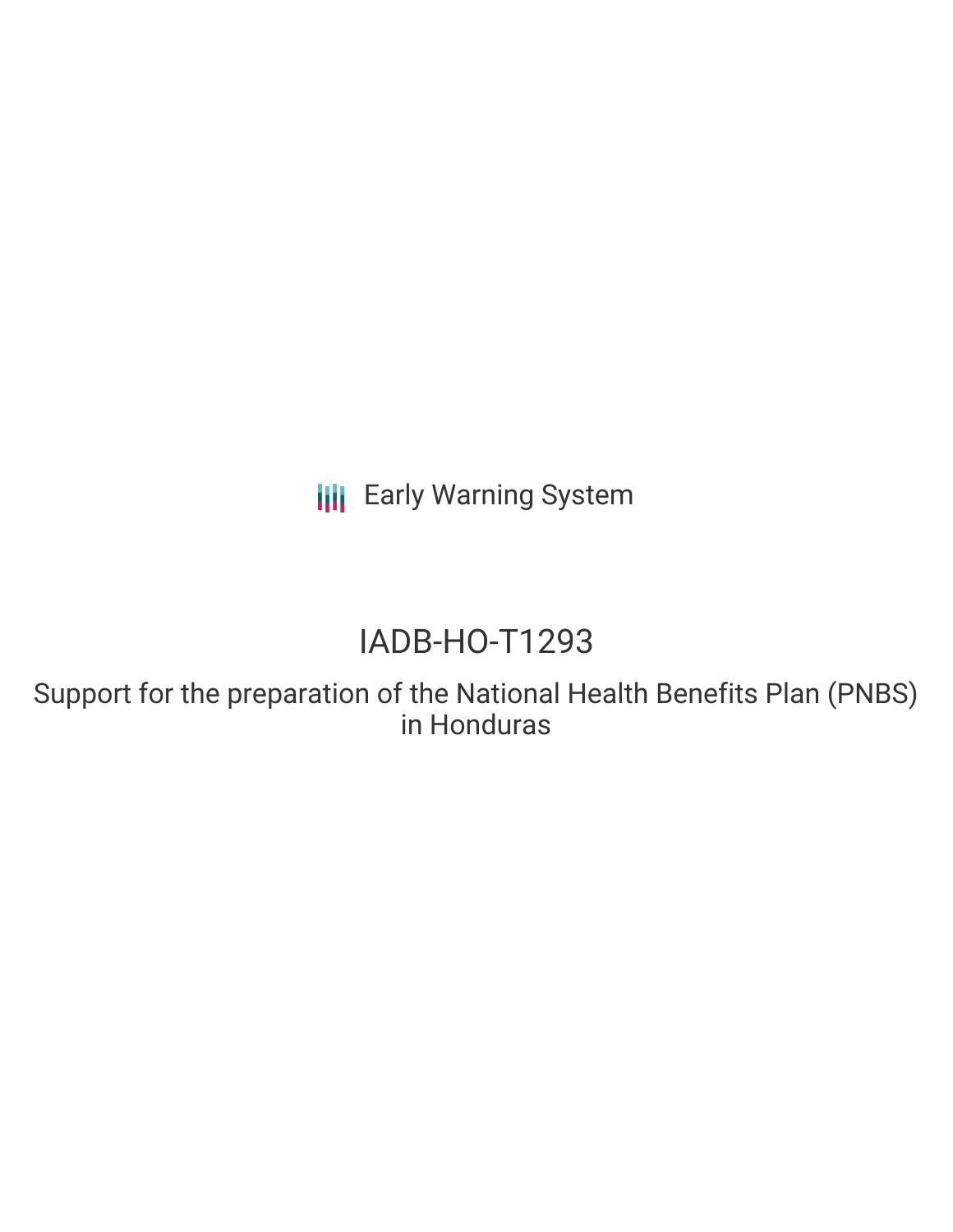

#### **Quick Facts**

| <b>Countries</b>               | Honduras                                    |
|--------------------------------|---------------------------------------------|
| <b>Financial Institutions</b>  | Inter-American Development Bank (IADB)      |
| <b>Status</b>                  | Approved                                    |
| <b>Bank Risk Rating</b>        | C                                           |
| <b>Voting Date</b>             | 2019-06-28                                  |
| <b>Sectors</b>                 | Education and Health, Technical Cooperation |
| <b>Investment Type(s)</b>      | Grant                                       |
| <b>Investment Amount (USD)</b> | \$0.20 million                              |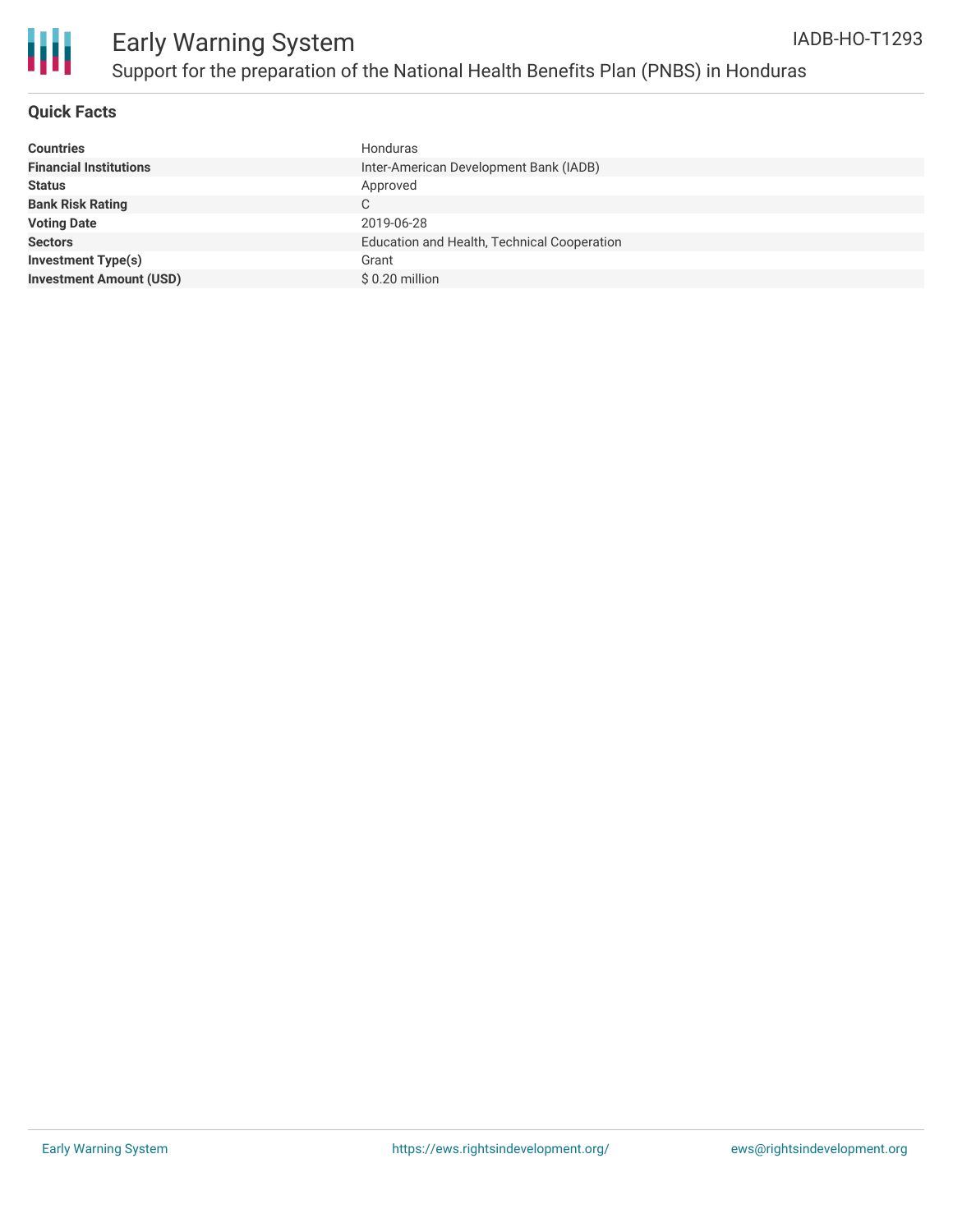



### **Project Description**

According to IADB website, the project aims to provide technical assistance to the Secretary of Health (SESAL) of Honduras in the design and costing of the Guaranteed Set of Benefits and Health Services (CGPSS) as a tool to guarantee the right to health under equal conditions for the entire population and thus access an equitable health system, which will provide higher quality services and opportunity.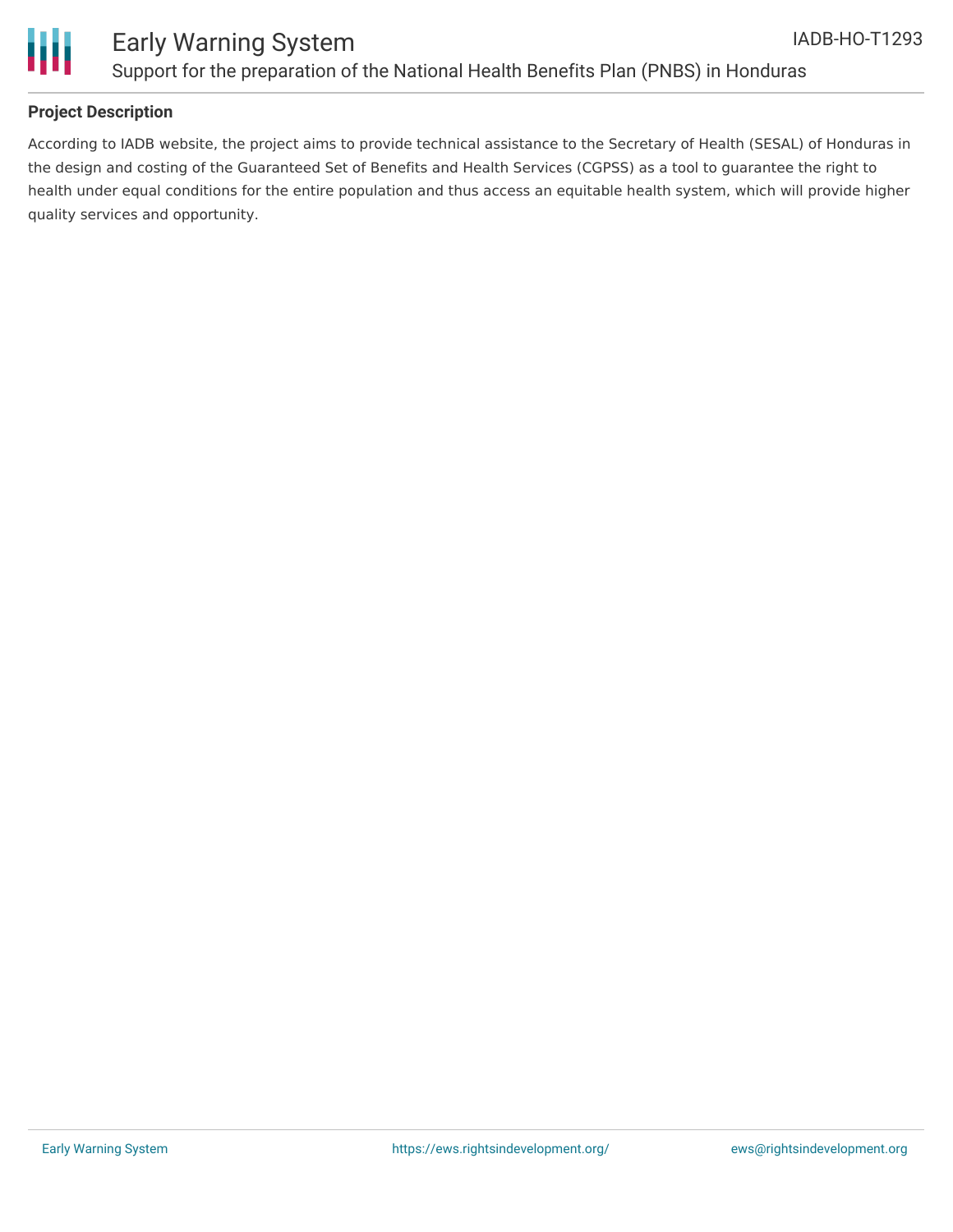

# Early Warning System Support for the preparation of the National Health Benefits Plan (PNBS) in Honduras

#### **Investment Description**

• Inter-American Development Bank (IADB)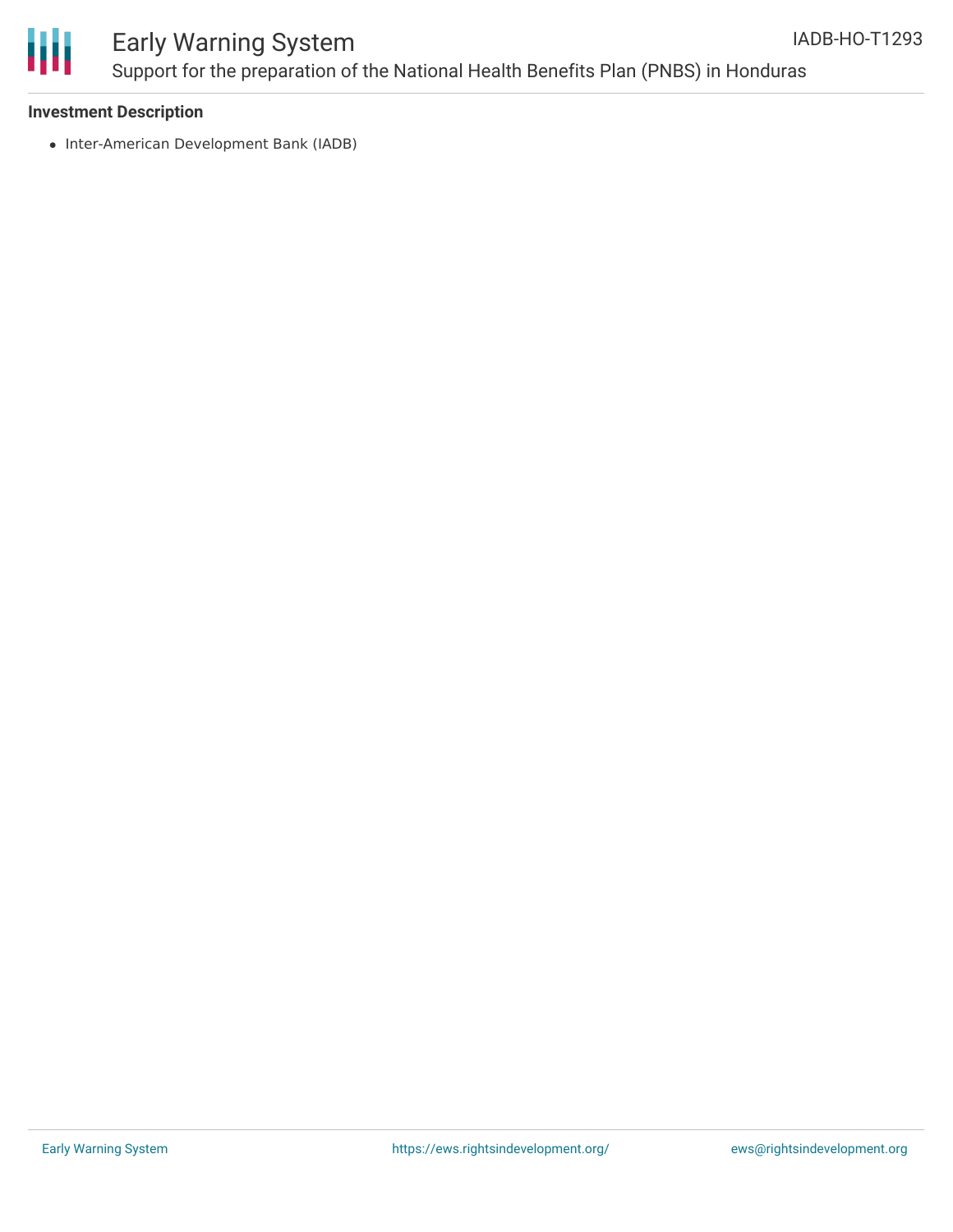### **Contact Information**

No contact information provided at the time of disclosure.

#### **ACCOUNTABILITY MECHANISM OF IADB**

The Independent Consultation and Investigation Mechanism (MICI) is the independent complaint mechanism and fact-finding body for people who have been or are likely to be adversely affected by an Inter-American Development Bank (IDB) or Inter-American Investment Corporation (IIC)-funded project. If you submit a complaint to MICI, they may assist you in addressing the problems you raised through a dispute-resolution process with those implementing the project and/or through an investigation to assess whether the IDB or IIC is following its own policies for preventing or mitigating harm to people or the environment. You can submit a complaint by sending an email to MICI@iadb.org. You can learn more about the MICI and how to file a complaint at http://www.iadb.org/en/mici/mici,1752.html (in English) or http://www.iadb.org/es/mici/mici,1752.html (Spanish).